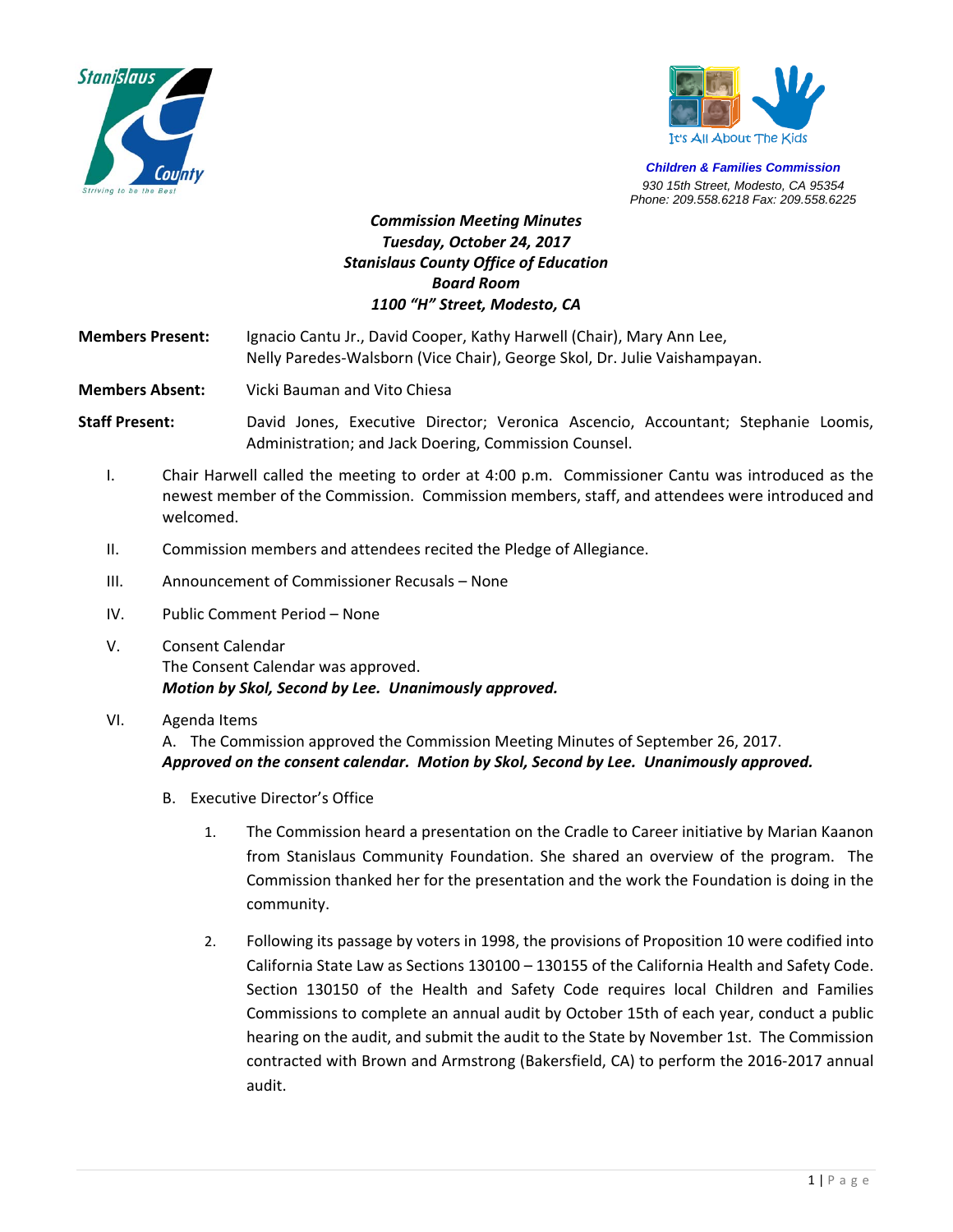The Commission heard a presentation from Veronica Ascencio on the 2016‐2017 Audit Report. Veronica shared the Commission has a clean audit with no findings or recommendations and was found to be in compliance with State code.

The Public Hearing on the audit was opened at 4:34 p.m. by Chair Harwell and, hearing no comments, the Public Hearing was closed at 4:35 p.m.

The Commission accepted the 2016‐2017 audit report. *Motion by Skol, Second by Cooper*. *Unanimously approved.* 

3. Following its passage by voters in 1998, the provisions of Proposition 10 were codified into California State Law as Sections 130100 – 130155 of the California Health and Safety Code. Section 130150 of the Health and Safety Code requires local Children and Families Commissions to conduct a public hearing on its Annual Report and to submit the Annual Report to the State by November 1st of each year. The Annual Report is a written report on the progress towards and achievement of the goals and objectives of the Proposition.

To assist local Commissions in complying with this requirement, the State First 5 Commission sends out a format to guide the written responses of all 58 counties. The State uses these 58 local reports to compile a statewide report that must be submitted to the Legislature by January 15th of each year.

The Commission heard a presentation from Stephanie Loomis on the 2016‐2017 Local Annual Report. Stephanie shared an overview of the accomplishments achieved during FY 2016‐2017.

The Public Hearing on the audit was opened at 4:48 p.m. by Chair Harwell and, hearing no comments, the Public Hearing was closed at 4:49 p.m.

The Commission accepted the 2016‐2017 audit report. *Motion by Vaishampayan, Second by Paredes‐Walsborn*. *Unanimously approved.*

4. After being formed, the Children and Families Commission adopted a series of administrative, operational, monitoring, and financial policies to govern Commission and Contractor operations. In order to make its policies and procedures more user‐friendly and easier to locate, policies and procedures were combined into one document and the document was approved by the Commission as a Policies and Procedures Manual. (The current Manual can be found on the Commission website under Publications & Other Resources.)

Changes to the manual are brought to the Commission for consideration on a periodic basis. Financial policies are contained in Section 400 – 599 of the Policies and Procedure manual. The addition of Section 415 Grant Applications and Funding provides a policy and procedure direction for applying for and receiving grant funding for the Commission.

The Commission approved the addition of Section 415 Grant Applications and Funding to the Policies and Procedures Manual.

*Motion by Skol, Second by Cooper*. *Unanimously approved.*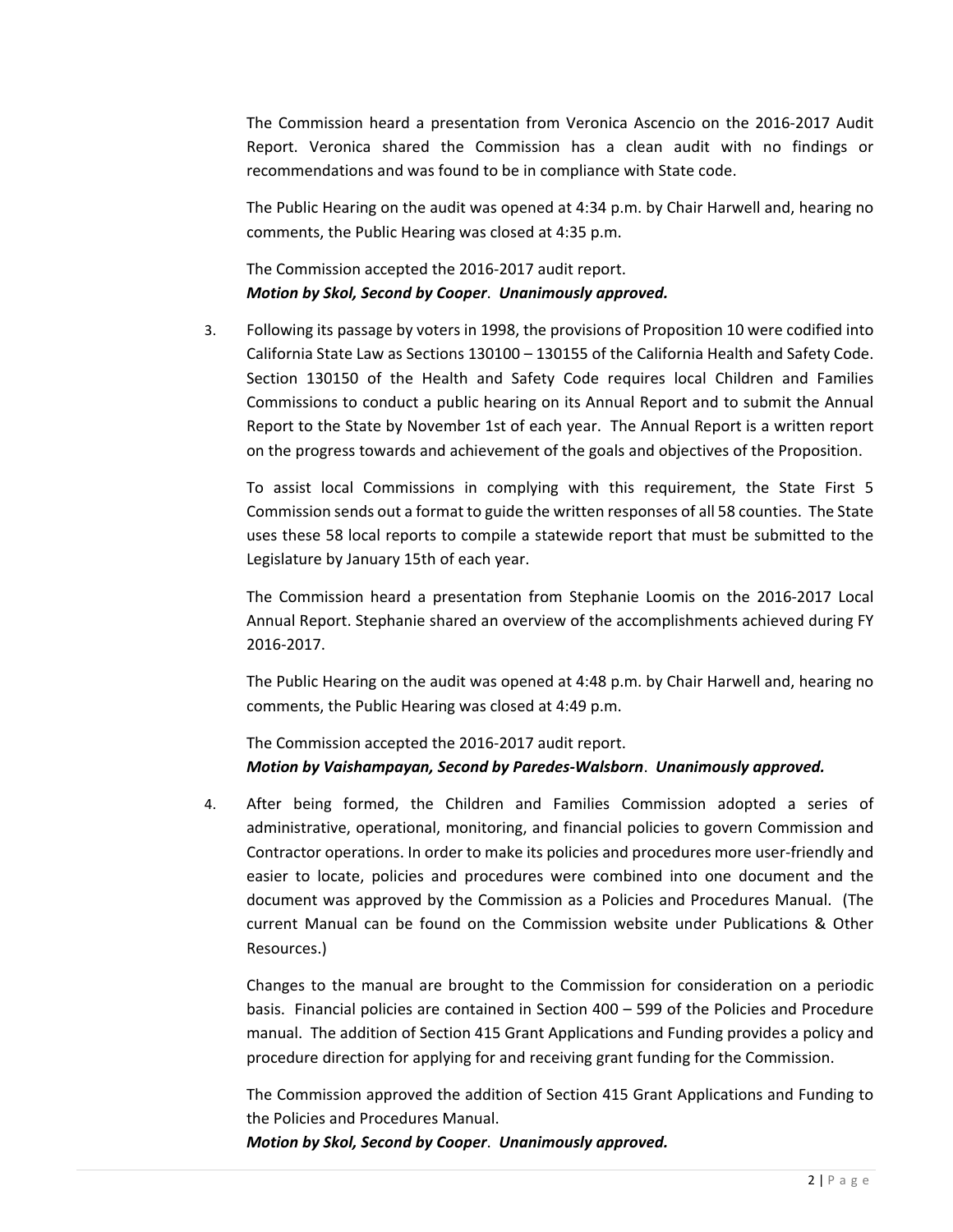5. In early June 2017, staff from the Children and Families Commission was approached by staff from Sunlight Giving to learn more about the local work being done by the Commission. Sunlight Giving is a non‐profit foundation whose mission is to sustain healthy families and strong communities. They fulfill that by working with local and national organizations that provide basic services to low‐income families with children ages 0‐5 in vulnerable communities. Sunlight Giving was established in 2014 and focuses on counties in the Bay Area and several San Joaquin Valley counties – including Stanislaus. The Foundation works on an invitation-only basis for funding proposals. Sunlight was looking to fund organizations in Stanislaus County when they approached the Commission. They have previously funded other First 5 organizations in other counties.

Commission staff had multiple contacts with Sunlight Giving and they requested a tour of a local family resource center. Staff hosted an on-site tour of a local family resource center and explained the importance of the work being done in the local community and the tremendous need that exists. Sunlight Giving was very aware of the work of family resource centers and the important role they play in the community.

After the in‐person meeting and site visit, Sunlight Giving invited the Commission to apply for grant funding. Staff shared with the Commissioners during Commission Committee meetings their intent to apply for the grant funding. Staff completed and submitted an online funding application, resulting in an approved award of \$75,000 to support family resource centers for the Commission.

The Commission approved receipt of the grant award from Sunlight Giving in the amount of \$75,000.

## *Motion by Paredes‐Walsborn, Second by Vaishampayan*. *Unanimously approved.*

## *C.* Committee Reports – *Approved on the Consent Calendar. Motion by Skol, Second by Lee. Unanimously approved.*

- 1. The Commission accepted the minutes for the Administrative Committee meeting held on October 9, 2017, including the Monthly Financial Report as of September 30, 2017, and the Quarterly Financial Report July 2017‐September 2017.
- 2. The Commission accepted the minutes for the Operations Committee meeting held on October 12, 2017.
- II. Correspondence None
- III. Commissioner Reports
	- Commissioner Lee recognized Commissioner Vaishampayan for volunteering for Sonoma County while Sonoma County was experiencing severe wild fires.

#### IV. Staff Reports

- Stephanie presented the Report to the Community and shared Report distribution information.
- David shared Commission Chair Kathy Harwell was recognized as one of the recipients of the 2017 Dale Butler Equal Rights Award on October 6, 2017.
- David reminded the Commission and members of the audience that there would be a brief social after the Commission meeting.